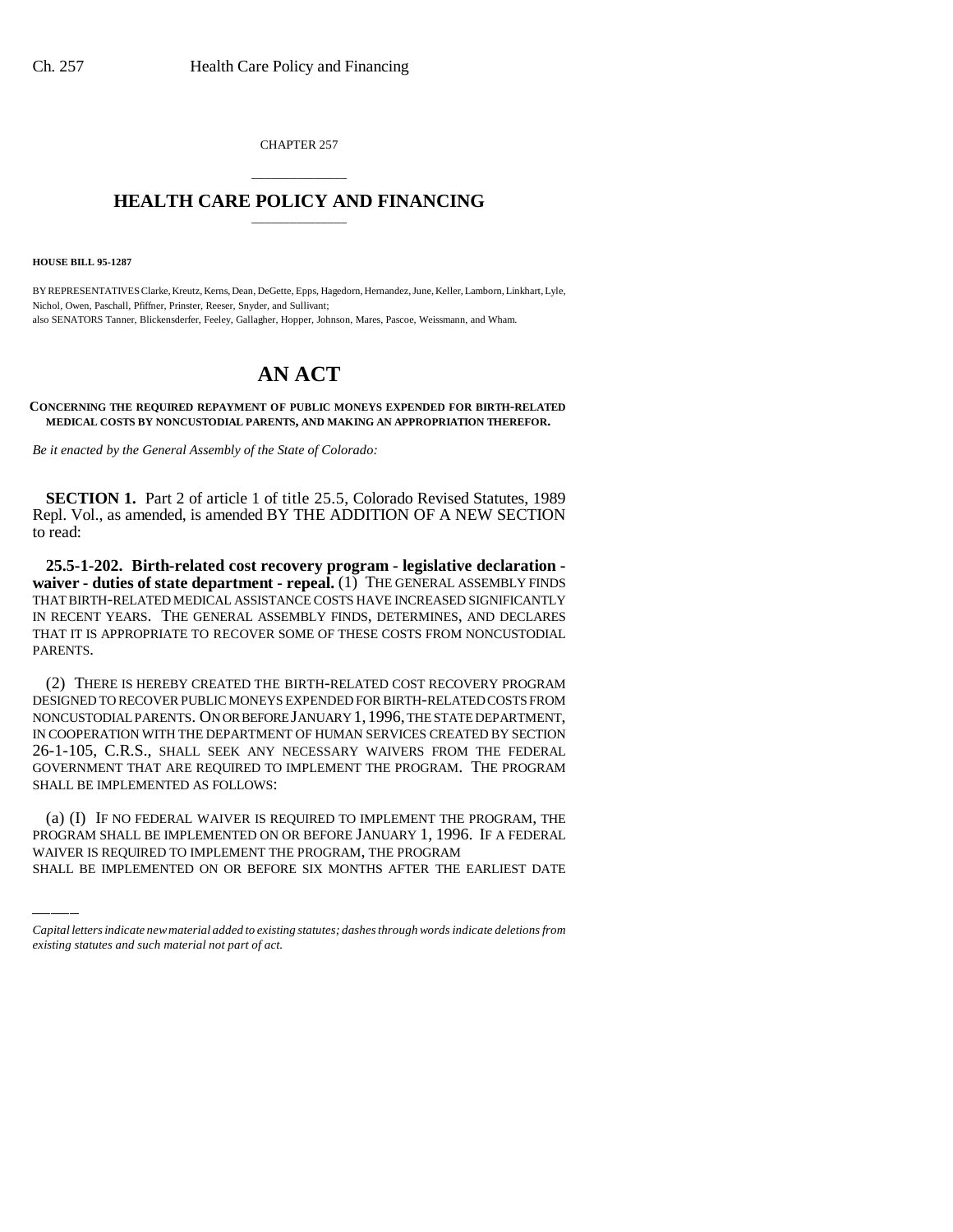ALLOWED UNDER THE WAIVER.

(II) EXCEPT AS PROVIDED IN SUBPARAGRAPH (IV) OF THIS PARAGRAPH (a), ON AND AFTER THE DATE THE PROGRAM IS IMPLEMENTED, EACH NONCUSTODIAL PARENT SHALL BE JOINTLY AND SEVERALLY LIABLE FOR REIMBURSEMENT TO THE STATE FOR ANY PUBLIC MONEYS EXPENDED FOR BIRTH-RELATED COSTS ATTRIBUTABLE TO THE BIRTH OF THE NONCUSTODIAL PARENT'S NATURAL CHILD IF SUCH MONEYS WERE EXPENDED UNDER THE FOLLOWING PROGRAMS AND SERVICES:

(A) MEDICAL ASSISTANCE PROGRAMS UNDER THE "COLORADO MEDICAL ASSISTANCE ACT" CREATED BY ARTICLE 4 OF TITLE 26, C.R.S.; OR

(B) MEDICAL ASSISTANCE PROGRAMS UNDER THE "REFORM ACT FOR THE PROVISION OF HEALTH CARE FOR THE MEDICALLY INDIGENT" CREATED BY ARTICLE 15 OF TITLE 26, C.R.S.

(III) THE STATE DEPARTMENT SHALL ADOPT AN APPEAL PROCEDURE FOR PERSONS WISHING TO CONTEST THE ASSESSMENT OF A DEBT PRESCRIBED BY SUBPARAGRAPH (II) OF THIS PARAGRAPH (a). SUCH PROCEDURE SHALL BE COMPATIBLE WITH THE REQUIREMENTS OF DUE PROCESS OF LAW.

(IV) REIMBURSEMENT TO THE STATE FOR PUBLIC MONEYS EXPENDED FOR BIRTH-RELATED COSTS ATTRIBUTABLE TO THE BIRTH OF THE NONCUSTODIAL PARENT'S NATURAL CHILD REQUIRED BY SUBPARAGRAPH (II) OF THIS PARAGRAPH (a) SHALL NOT BE REQUIRED IF THE NONCUSTODIAL PARENT HAS VOLUNTARILY ACKNOWLEDGED PATERNITY AND IS CURRENT IN PAYING ALL CHILD SUPPORT OBLIGATIONS OWED FOR SUCH CHILD.

(b) (I) FOR THE FIRST FISCAL YEAR OF THE PROGRAM, THE BASE AMOUNT OF THE DEBT SHALL BE THREE THOUSAND EIGHT HUNDRED DOLLARS. BEGINNING WITH THE SECOND FISCAL YEAR OF THE PROGRAM AND EACH FISCAL YEAR THEREAFTER, THE BASE AMOUNT OF THREE THOUSAND EIGHT HUNDRED DOLLARS SHALL BE ADJUSTED ANNUALLY BASED ON THE PERCENTAGE CHANGE IN INFLATION, AS DEFINED IN SECTION 24-77-102 (8), C.R.S., FOR THE PRECEDING CALENDAR YEAR. SUCH ADJUSTMENT SHALL REFLECT CHANGES, IF ANY, FROM THE CALENDAR YEAR IN WHICH THE PROGRAM WAS IMPLEMENTED. SUCH ADJUSTMENT SHALL BE ROUNDED UPWARD OR DOWNWARD TO THE NEAREST ONE-HUNDRED-DOLLAR-INCREMENT.

(II) LIABILITY FOR SUCH DEBT SHALL INCLUDE THE COSTS OF COLLECTION. THE OBLIGATION TO PAY THE DEBT SHALL BE IN EFFECT WHENEVER THE NONCUSTODIAL PARENT'S INCOME, PROPERTY, AND RESOURCES ARE SUFFICIENT TO MEET THE COST OF COVERING THE DEBT, REGARDLESS OF ANY INTERVENING PERIOD WHEN SUCH INCOME, PROPERTY, AND RESOURCES ARE INSUFFICIENT. THE DEBT SHALL BE A CONTINUING DEBT UNTIL FULLY PAID. INTEREST SHALL ACCRUE AND COMPOUND ON THE DEBT IN ACCORDANCE WITH PROCEDURES ADOPTED BY THE DEPARTMENT OF REVENUE FOR THE UNDERPAYMENT OF STATE INCOME TAX.

(3) (a) ACTING IN COOPERATION WITH THE DEPARTMENT OF HUMAN SERVICES PURSUANT TO THE PROVISIONS OF SECTION 26-1-112.5, C.R.S., THE STATE DEPARTMENT IS AUTHORIZED TO COLLECT DEBTS PRESCRIBED BY SUBPARAGRAPH (II) OF PARAGRAPH (a) OF SUBSECTION (2) OF THIS SECTION BY UTILIZING ALL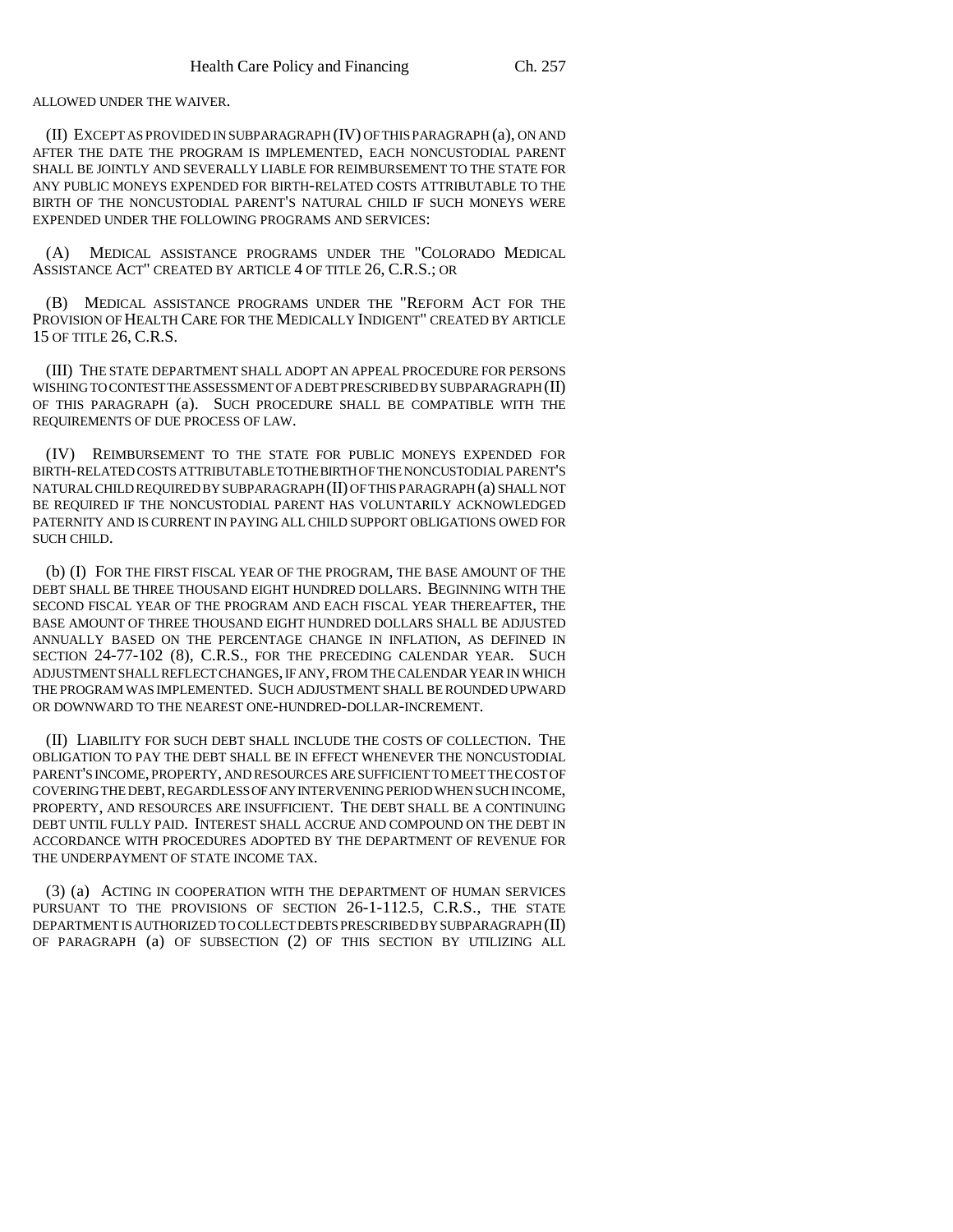COLLECTION METHODS ESTABLISHED IN TITLE 26, C.R.S., FOR THE COLLECTION OF CHILD SUPPORT AND PUBLIC ASSISTANCE DEBTS. THE STATE DEPARTMENT SHALL ADOPT RULES AND REGULATIONS THAT SHALL INCLUDE THE FOLLOWING:

(I) A METHOD FOR DETERMINING WHEN A DEBT HAS BEEN INCURRED BY A NONCUSTODIAL PARENT PURSUANT TO THIS SECTION;

(II) CRITERIA FOR DETERMINING WHEN IT IS COST-EFFECTIVE TO PURSUE THE COLLECTION OF A DEBT AND WHEN A DEBT SHOULD BE DEEMED UNCOLLECTIBLE;

(III) UPON DETERMINING THAT A DEBT HAS BEEN INCURRED AND THAT IT IS COST-EFFECTIVE TO PURSUE COLLECTION:

(A) A METHOD FOR DETERMINING THE TOTAL AMOUNT OF THE DEBT THAT IS REASONABLY COLLECTIBLE BASED ON THE NONCUSTODIAL PARENT'S FINANCIAL CIRCUMSTANCES;

(B) A REQUIREMENT THAT A LIABLE NONCUSTODIAL PARENT SHALL ENTER INTO AN AGREEMENT TO REPAY THE DEBT IN ACCORDANCE WITH A SPECIFIED PAYMENT SCHEDULE THAT AMORTIZES THE DEBT OVER A PERIOD NOT TO EXCEED SEVEN YEARS. ANY SUCH PAYMENT SCHEDULE SHALL TAKE INTO ACCOUNT THE NONCUSTODIAL PARENT'S AGE, EDUCATION, CURRENT AND PROJECTED EARNING CAPACITY, AND RESOURCES.

(b) (I) IF THE DEPARTMENT DETERMINES THAT THE FULL AMOUNT OF THE DEBT IS NOT REASONABLY COLLECTIBLE AT THE TIME AN AGREEMENT IS ENTERED INTO PURSUANT TO SUB-SUBPARAGRAPH (B) OF SUBPARAGRAPH (III) OF PARAGRAPH (a) OF THIS SUBSECTION (3) AND THE AGREEMENT ACCORDINGLY REFLECTS A REDUCED PAYBACK AMOUNT, THE STATE DEPARTMENT SHALL ANNUALLY REASSESS THE NONCUSTODIAL PARENT'S ABILITY TO PAY DURING THE SEVEN-YEAR AGREEMENT PERIOD. THE NONCUSTODIAL PARENT SHALL BE REQUIRED TO PROVIDE THE STATE DEPARTMENT WITH COPIES OF FEDERAL AND STATE INCOME TAX FORMS FILED BY THE PARENT AND SUCH OTHER DOCUMENTS AS MAY BE DESIGNATED BY THE STATE DEPARTMENT FOR THE PURPOSE OF ASSESSING THE FINANCIAL CIRCUMSTANCES OF SUCH PARENT.

(II) IF, AT ANY TIME DURING THE SEVEN-YEAR AGREEMENT PERIOD, THE DEPARTMENT DETERMINES THAT THE FINANCIAL CIRCUMSTANCES OF THE NONCUSTODIAL PARENT HAVE IMPROVED TO THE EXTENT THAT THE PARENT IS CAPABLE OF PAYING AN AMOUNT GREATER THAN THE REDUCED PAYBACK AMOUNT SPECIFIED IN AN AGREEMENT ENTERED INTO PURSUANT TO SUB-SUBPARAGRAPH (B) OF SUBPARAGRAPH (III) OF PARAGRAPH (a) OF THIS SUBSECTION (3), SUCH AGREEMENT SHALL BE AMENDED TO REFLECT AN INCREASED PAYBACK AMOUNT UP TO THE FULL AMOUNT OF THE DEBT.

(III) IN THE EVENT A LIABLE NONCUSTODIAL PARENT REFUSES TO PAY THE DEBT PRESCRIBED BY SUBPARAGRAPH (II) OF PARAGRAPH (a) OF SUBSECTION (2) OF THIS SECTION OR IS IN DEFAULT OF A PAYMENT SCHEDULE ESTABLISHED IN AN AGREEMENT ENTERED INTO PURSUANT TO SUB-SUBPARAGRAPH (B) OF SUBPARAGRAPH (III) OF PARAGRAPH (a) OF THIS SUBSECTION (3), THE STATE DEPARTMENT, ACTING IN COOPERATION WITH THE DEPARTMENT OF HUMAN SERVICES, MAY INSTITUTE OR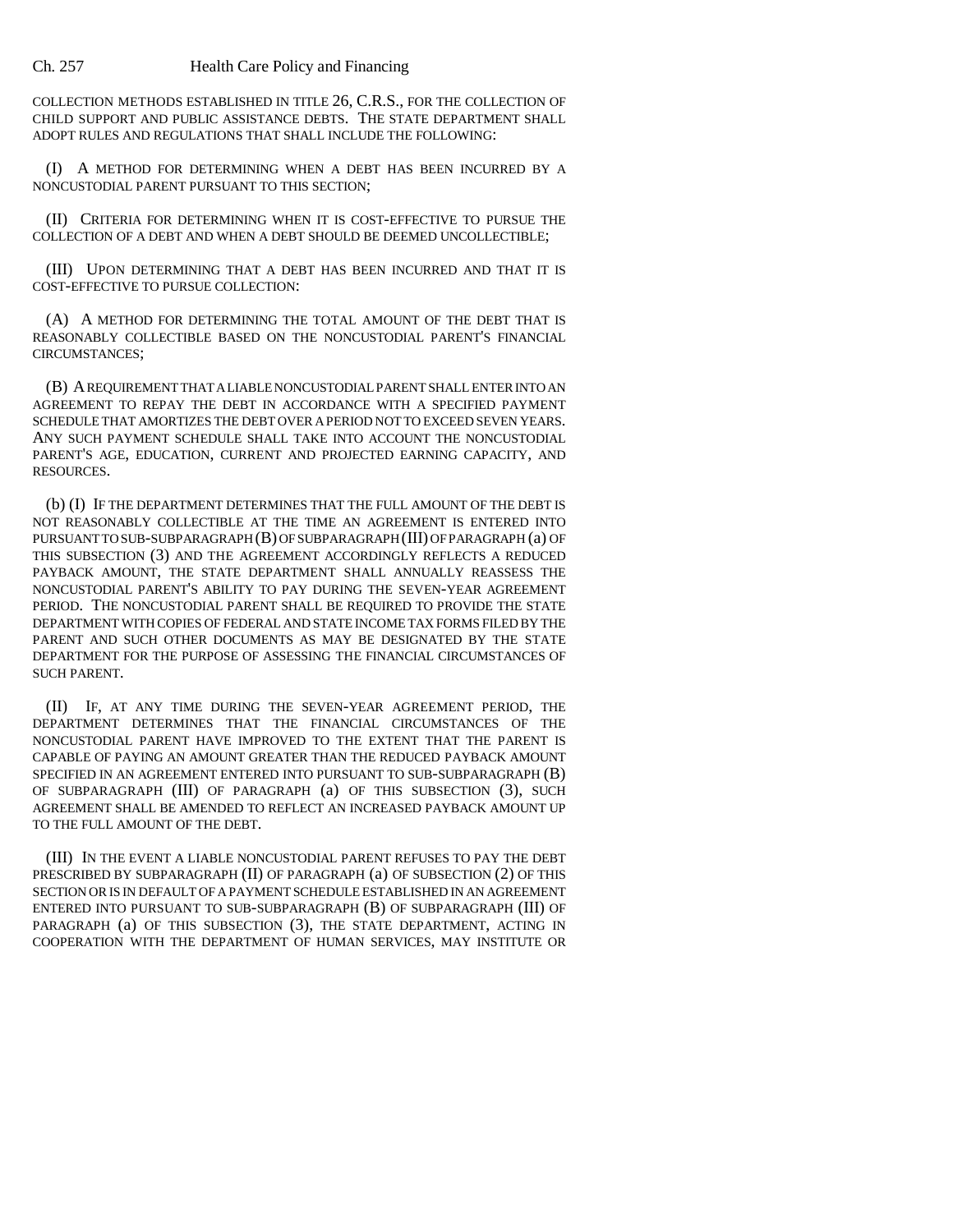INTERVENE IN LEGAL PROCEEDINGS AGAINST THE NONCUSTODIAL PARENT. IN ANY SUCH LEGAL PROCEEDING, COURT COSTS SHALL NOT BE ASSESSED AGAINST THE STATE BUT SHALL BE ASSESSED AGAINST A NONCUSTODIAL PARENT IF THE COURT FINDS IN FAVOR OF THE STATE. ANY COURT COSTS COLLECTED BY THE STATE SHALL BE PAID INTO THE REGISTRY OF THE COURT. ONCE THE DEBT PRESCRIBED BY SUBPARAGRAPH (II) OF PARAGRAPH (a) OF SUBSECTION (2) OF THIS SECTION HAS BEEN REDUCED TO JUDGMENT, THE STATE DEPARTMENT, ACTING IN COOPERATION WITH THE DEPARTMENT OF HUMAN SERVICES, MAY PROCEED WITH ALL AVAILABLE POSTJUDGMENT REMEDIES.

(c) UPON A DETERMINATION THAT A LIABLE NONCUSTODIAL PARENT OR THE MINOR CHILD FOR WHOM THE PARENT IS LIABLE IS AN APPLICANT FOR, OR IS OTHERWISE ENTITLED TO, THIRD-PARTY OR INSURANCE PAYMENTS FOR BIRTH-RELATED COSTS, THE INTERESTS OF THE STATE SHALL BE SUBROGATED TO ANY RIGHTS THAT THE NONCUSTODIAL PARENT MAY HAVE TO OBTAIN REIMBURSEMENT FROM SUCH THIRD PARTY OR INSURANCE CARRIER FOR THE AMOUNT OF THE DEBT. WHEN WRITTEN NOTICE OF SUBROGATION IS PROVIDED BY THE STATE, ANY THIRD PARTY OR INSURANCE CARRIER LIABLE FOR REIMBURSEMENT SHALL ACCORD TO THE STATE ALL RIGHTS AND BENEFITS AVAILABLE TO THE NONCUSTODIAL PARENT FOR THE BENEFIT OF THE PARENT'S MINOR CHILD.

(d) THE FOLLOWING OBLIGATIONS OF THE NONCUSTODIAL PARENT SHALL HAVE PRIORITY OVER THE DEBT PRESCRIBED BY SUBPARAGRAPH (II) OF PARAGRAPH (a) OF SUBSECTION (2) OF THIS SECTION: CURRENT MONTHLY CHILD SUPPORT OBLIGATIONS; CHILD SUPPORT DEBT; MAINTENANCE OBLIGATIONS; CHILD SUPPORT ARREARAGES; INSURANCE PREMIUMS TO PURCHASE INSURANCE COVERING THE HEALTH OF THE NONCUSTODIAL PARENT'S CHILDREN; PAYMENTS TO REIMBURSE THE STATE FOR AFDC BENEFITS RECEIVED; AND PAYMENTS TO REIMBURSE THE STATE FOR MEDICAL ASSISTANCE COSTS, OTHER THAN BIRTH-RELATED COSTS, EXPENDED PURSUANT TO ARTICLE 4 OF TITLE 26, C.R.S.

(e) THE STATE DEPARTMENT MAY ENTER INTO CONTRACTS WITH PUBLIC AND PRIVATE ENTITIES TO FACILITATE THE COLLECTION OF MONEYS DUE UNDER THE PROGRAM.

(f) ALL MONEYS COLLECTED UNDER THE PROGRAM SHALL BE DISTRIBUTED IN THE FOLLOWING ORDER OF PRIORITY: TO THE FEDERAL GOVERNMENT FOR REIMBURSEMENT IN ACCORDANCE WITH FEDERAL REGULATIONS; TO THE COLLECTING ENTITY IN SUCH AMOUNT AS THE STATE DEPARTMENT DEEMS NECESSARY TO ENCOURAGE THE COLLECTIONS OF SUCH DEBTS; AND THE REMAINDER TO THE GENERAL FUND.

(4) THE STATE DEPARTMENT SHALL WORK COOPERATIVELY WITH THE DEPARTMENT OF HUMAN SERVICES TO EFFECTUATE THE PURPOSES OF THE PROGRAM.

(5) THE STATE DEPARTMENT IS AUTHORIZED TO PROMULGATE SUCH RULES AND

REGULATIONS AS ARE NECESSARY TO IMPLEMENT THE PROVISIONS OF THIS SECTION.

(6) AS USED IN THIS SECTION, UNLESS THE CONTEXT OTHERWISE REQUIRES: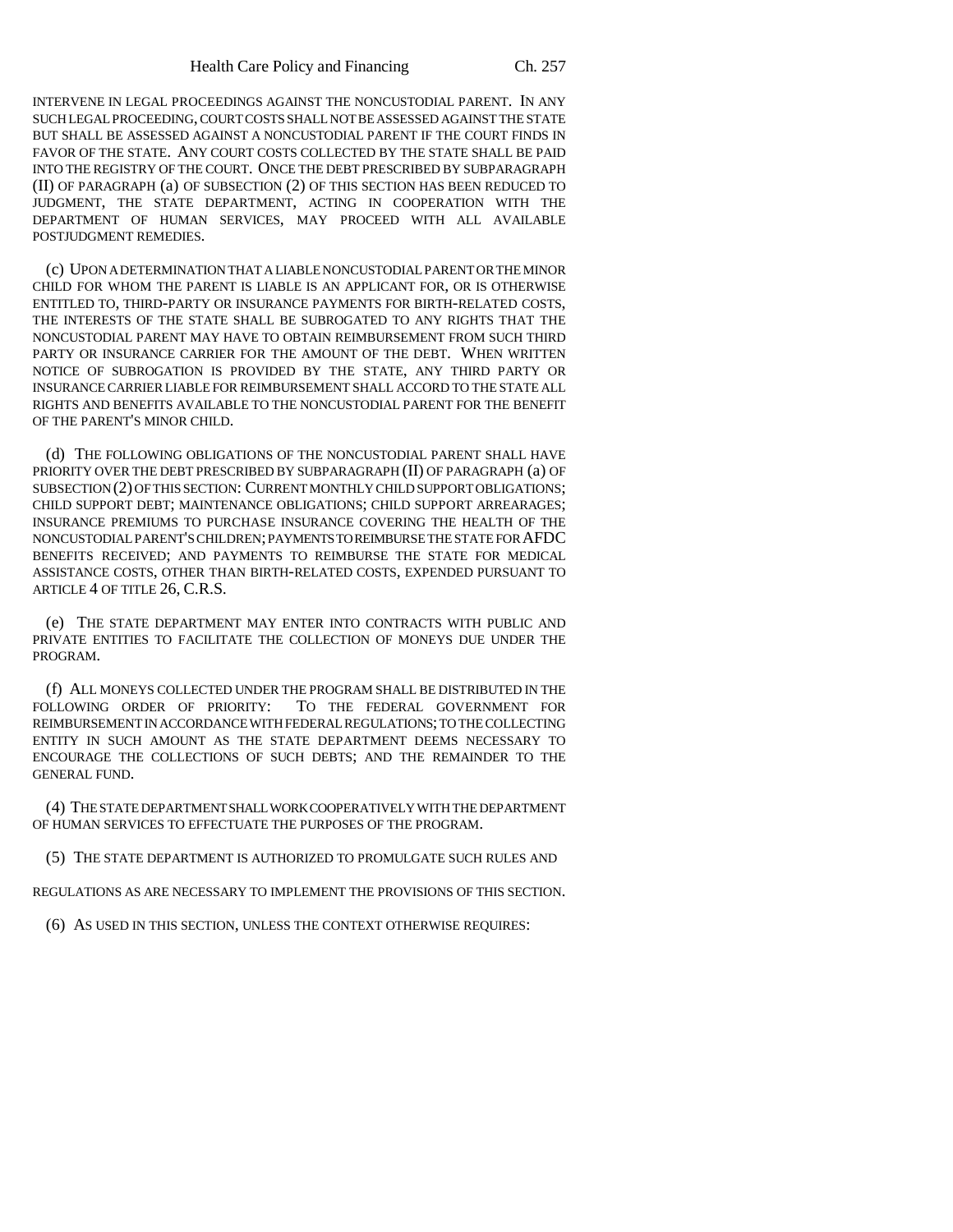(a) "BIRTH-RELATED COSTS" INCLUDE THE COST OF DELIVERY AND THE MEDICAL COSTS RELATED TO THE FIRST SIX WEEKS OF POSTPARTUM CARE.

(b) "COSTS OF COLLECTION" MEANS THE COST INCURRED IN EACH INDIVIDUAL CASE FOR: ESTABLISHING PATERNITY; CONTINGENCY FEES AND COMMISSIONS RETAINED BY A PUBLIC OR PRIVATE COLLECTION AGENCY FOR DEBT COLLECTION; ATTORNEY FEES; SERVICE OF PROCESS FEES; COURT COSTS; AND COSTS FOR CERTIFIED MAIL. THE REIMBURSEMENT OF ALL SUCH COSTS SHALL BE CONTINGENT UPON THE COLLECTION OF THE UNDERLYING DEBT BY A PUBLIC OR PRIVATE COLLECTION AGENCY.

(c) "CUSTODIAL PARENT" MEANS A NATURAL PARENT WHO, BASED ON THE COMBINED INCOME OF BOTH SUCH PARENTS, WAS QUALIFIED FOR AND RECEIVED BIRTH-RELATED MEDICAL ASSISTANCE FOR A CHILD BORN ON OR AFTER THE IMPLEMENTATION DATE OF THE PROGRAM UNDER ONE OF THE PROGRAMS SPECIFIED IN SUBPARAGRAPH (II) OF PARAGRAPH (a) OF SUBSECTION (2) OF THIS SECTION AND WHO:

(I) HAS PHYSICAL CUSTODY OF SUCH CHILD AND IS RESIDING ALONE OR IN THE SAME HOUSEHOLD AS A PERSON WHO IS NOT A NATURAL PARENT OF SUCH CHILD; OR

(II) HAS PHYSICAL CUSTODY OF SUCH CHILD AND IS MARRIED TO OR RESIDING IN THE SAME HOUSEHOLD AS THE OTHER NATURAL PARENT OF SUCH CHILD WHEN THE NATURAL FATHER VOLUNTARILY ACKNOWLEDGES PATERNITY.

(d) "NONCUSTODIAL PARENT" MEANS A NATURAL PARENT WHO IS NOT A CUSTODIAL PARENT.

(7) THIS SECTION IS REPEALED, EFFECTIVE JUNE 30, 1999.

**SECTION 2.** 19-4-116 (3), Colorado Revised Statutes, 1986 Repl. Vol., as amended, is amended to read:

**19-4-116. Judgment or order - birth-related costs - repeal.** (3) (a) The judgment or order may contain any other provision directed against the appropriate party to the proceeding concerning the duty of support, the recovery of child support debt pursuant to section 14-14-104, C.R.S., the custody and guardianship of the child, parenting time privileges with the child, the furnishing of bond or other security for the payment of the judgment, or any other matter in the best interest of the child. The judgment or order may direct the father to pay the reasonable expenses of the mother's pregnancy and confinement.

(b) (I) IN ADDITION TO THE PROVISIONS SPECIFIED IN PARAGRAPH (a) OF THIS SUBSECTION (3), A JUDGMENT OR ORDER MAY ALSO CONTAIN PROVISIONS CONCERNING THE RECOVERY OF BIRTH-RELATED COSTS INCURRED PURSUANT TO SECTION 25.5-1-202, C.R.S.

(II) THIS PARAGRAPH (b) IS REPEALED, EFFECTIVE JUNE 30, 1999.

**SECTION 3.** 19-6-101 (1), Colorado Revised Statutes, 1986 Repl. Vol., as amended, is amended to read: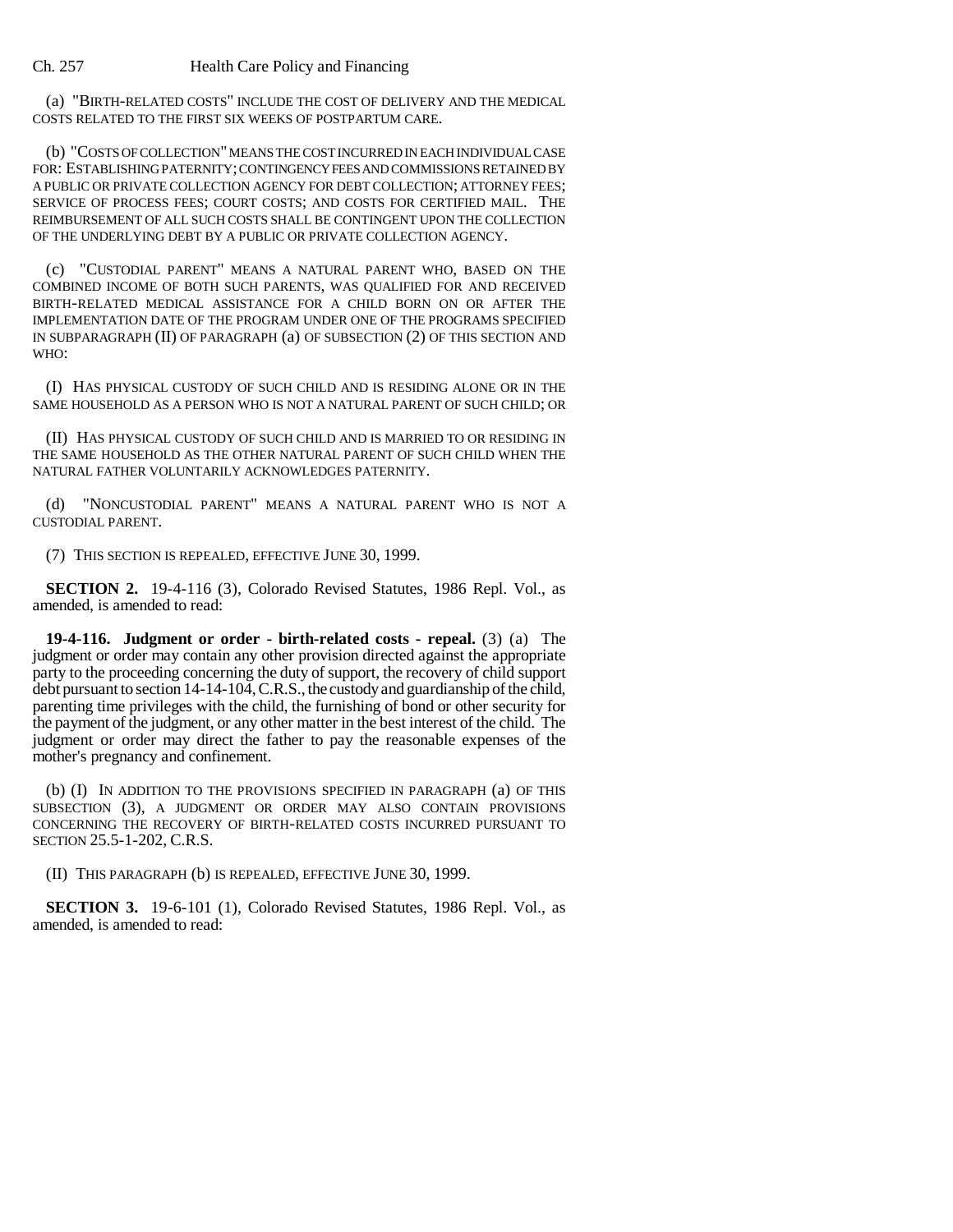**19-6-101. Initiation of proceedings - support - repayment of birth-related debt - repeal.** (1) (a) Proceedings to compel parents, or other legally responsible persons, to support a child or children may be commenced by any person filing a verified petition in the court of the county where the child resides or is physically present, or in the county where the obligor parent resides, or in any county where public assistance is or was being paid on behalf of the child.

(b) (I) PROCEEDINGS TO COMPEL A NONCUSTODIAL PARENT, OR OTHER LEGALLY RESPONSIBLE PERSONS, TO REPAY BIRTH-RELATED COSTS INCURRED PURSUANT TO SECTION 25.5-1-202, C.R.S., MAY BE COMMENCED BY THE DEPARTMENT OF HEALTH CARE POLICY AND FINANCING OR THE DEPARTMENT'S AGENT FILING A VERIFIED PETITION IN THE COURT OF THE COUNTY WHERE THE CHILD RESIDES OR IS PHYSICALLY PRESENT, OR IN THE COUNTY WHERE THE OBLIGOR PARENT RESIDES, OR IN ANY COUNTY WHERE PUBLIC ASSISTANCE IS OR WAS BEING PAID ON BEHALF OF THE CHILD.

(II) THIS PARAGRAPH (b) IS REPEALED, EFFECTIVE JUNE 30, 1999.

**SECTION 4.** Part 1 of article 1 of title 26, Colorado Revised Statutes, 1989 Repl. Vol., as amended, is amended BY THE ADDITION OF A NEW SECTION to read:

**26-1-112.5. Birth-related cost recovery program - cooperation with the department of health care policy and financing - duties of state department repeal.** (1) THE STATE DEPARTMENT SHALL BE REQUIRED TO PERFORM THE FOLLOWING DUTIES CONCERNING THE BIRTH-RELATED COST RECOVERY PROGRAM CREATED BY SECTION 25.5-1-202, C.R.S.:

(a) COOPERATE WITH THE STATE DEPARTMENT OF HEALTH CARE POLICY AND FINANCING TO OBTAIN ANY NECESSARY FEDERAL WAIVERS REQUIRED TO IMPLEMENT THE PROGRAM;

(b) ASSIST THE STATE DEPARTMENT OF HEALTH CARE POLICY AND FINANCING TO COLLECT BIRTH-RELATED DEBTS INCURRED PURSUANT TO SECTION 25.5-1-202, C.R.S., IN THE MANNER PRESCRIBED BY THAT SECTION;

(c) COOPERATE WITH THE STATE DEPARTMENT OF HEALTH CARE POLICY AND FINANCING TO EFFECTUATE THE PURPOSES OF THE PROGRAM.

(2) THE STATE DEPARTMENT IS AUTHORIZED TO PROMULGATE SUCH RULES AND REGULATIONS AS ARE NECESSARY TO IMPLEMENT THE PROVISIONS OF THIS SECTION.

(3) THIS SECTION IS REPEALED, EFFECTIVE JUNE 30, 1999.

**SECTION 5. Appropriation.** (1) In addition to any other appropriation, there is hereby appropriated, to the department of health care policy and financing, for the fiscal year beginning July 1, 1995, the sum of one hundred sixty-four thousand eighty-six dollars (\$164,086) and 1.0 FTE, or so much thereof as may be necessary, for the implementation of this act. Of such sum, sixty-six thousand one hundred six dollars (\$66,106) shall be from the general fund and ninety-seven thousand nine hundred eighty dollars (\$97,980) shall be from federal funds.

(2) In addition to any other appropriation, there is hereby appropriated, to the